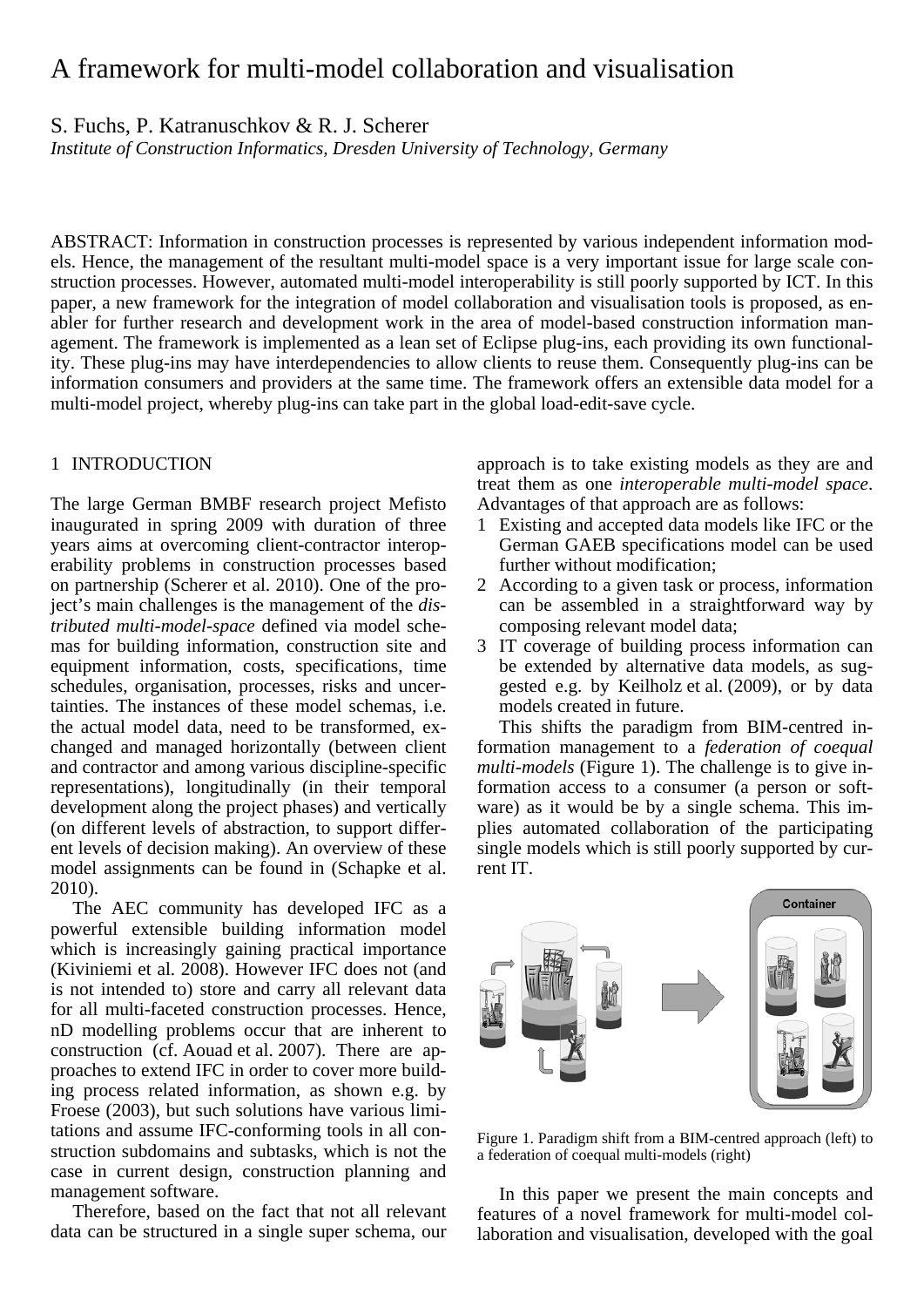to facilitate further research and development of multi-model management tools such as:

- − Multi-model filtering
- − Multi-model checking
- − Multi-model mapping
- − BIM-based and topological (network-like) multimodel visualisation
- − Collision detection
- − Process simulation.

# 2 THE MULTI-MODEL CHALLENGE

Consistent information access to the multi-model space is the key for general multi-model acceptance. In this chapter, the issues which drive the achievement of this goal are discussed.

# *Filtering*

Current model filters should be extended to multimodel filters to allow combining selection criteria from the separate models. In analogy to geometry, domain specific collision detection can validate multi-model data, e.g. time checks, cost limits or personal responsibilities and any combination of them. A special aspect is versioning where two single model instances of the same real world object represent different states in the multi-model space. Compare methods can help to find and reproduce the changes between such states. This concept can even be extended up to versioning of multi-model instances.

# *Visualisation*

Visualisation is used to present information in a context relevant way, appropriate for the actual supported process. Here the focus of work is on creating corresponding information views in relevance to very different visualisation technologies. This is in close relationship with the next addressed issue.

# *Data access*

Since wee assume no common schema, neither explicit (as a formalised model) nor implicit (as a query interface), various basic questions arise:

- 1 What is the representation of a multi-model and how are the single-models accessed?
- 2 How are associations between the single-models established?
- 3 How can the combined information be accessed in a generic way?

These questions are subject of ongoing research, but there are just concepts and no comprehensive answers as yet.

# *Representation*

In principle, the approach for multi-model information representation using a federation of coequal models can be based on so called *information containers*. Such containers can hold the single model data either by a URI reference to the physical document or data repository, or as embedded data. Given a XML serialisation, a corresponding link-element, respectively a CDATA section, can be used. Besides, some metadata must be carried for superior information process data and quality information about the single models. This metadata is not intended to provide multi-model collaboration by itself but can support that process by its context data.

Associations between the participating singlemodels are a key aspect of multi-model collaboration. Ideally, every real world object representation in a multi-model must be allocated to its different single model representations. Therefore semantically equivalent concepts in a model pair must be identified and have to be connected. While manual processes for that purpose are already established e.g. in standard cost calculation software, development of automatic *matching strategies* are one of the significant challenges in multi-model research. Matching may also imply various data transformations (mappings) that need to be taken into account.

### *Query language*

To enable generic access of multi-model data, a common query language has to be defined. However, without the availability of a common schema this is very difficult to realise. Knowledge about structure and attributes of each single model and about their associations is necessary. A basic approach here can be to shift the responsibility for semantic concept matching to the query creator, in similarity to SQL where relation joins have to be defined at query level. Nevertheless, in order to avoid redundant manual or semi-automated matching strategies at query runtime, the association process should be performed before that point. Therefore, once made, associations between single models have to be kept accessible so that they can be quickly invoked on query execution. Consequently, such associations should have a serialisation. Thus, they can be embedded in the multi-model container to ensure multi-model consistency.

### 3 PROPOSED FRAMEWORK ARCHITECTURE

In this chapter we present the details of a proposed new software framework that helps for the solution of the outlined multi-model challenge.

To begin with, the roles in the framework lifecycle have to be defined. Accordingly, a person who develops the framework will be called *framework developer*, a person who uses the framework to develop a software product will be called *framework user* or *client*, and a person who uses the resulting product will be called *end user*.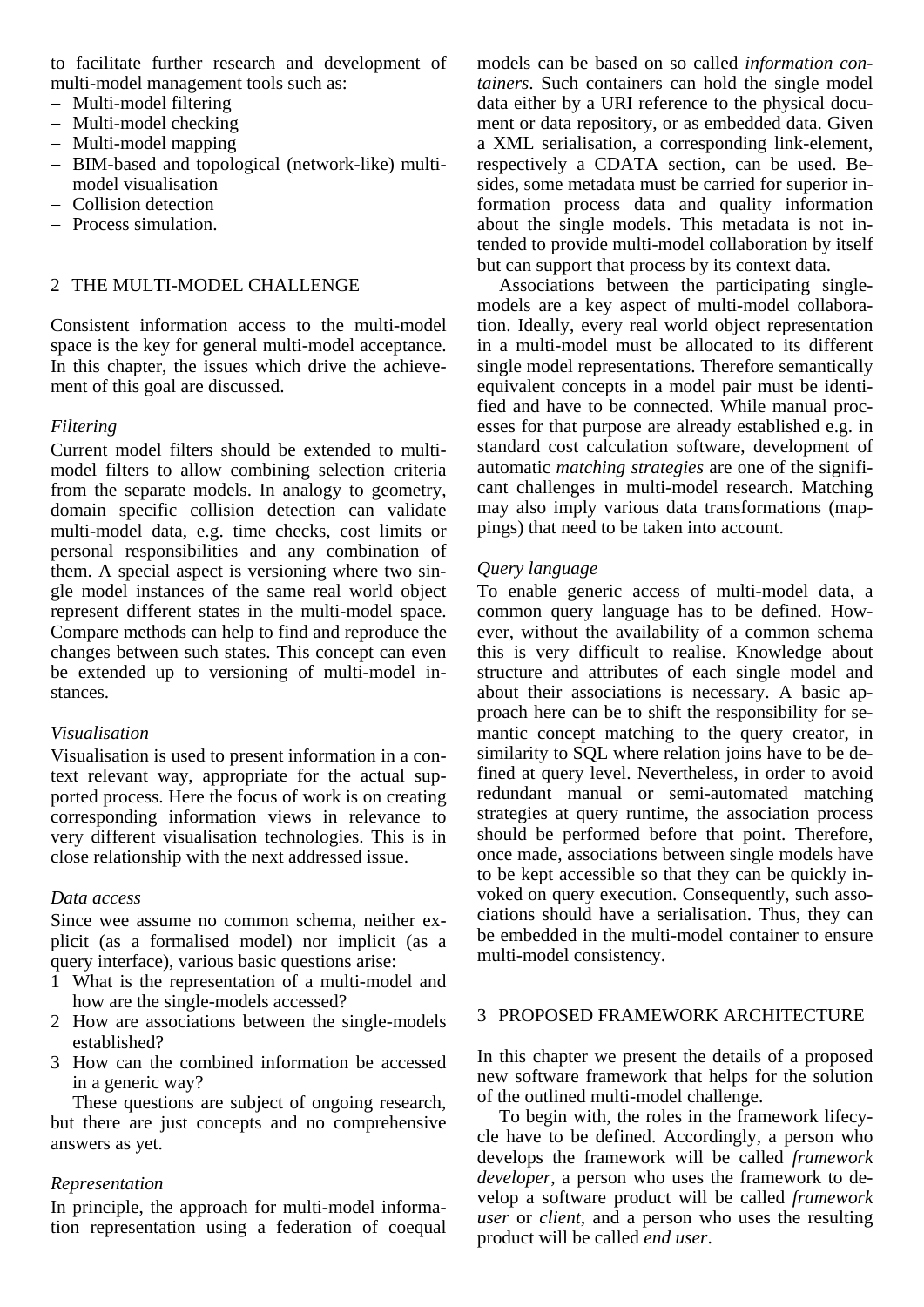The presented framework is intended to support the work of client developers and researchers on multi-model issues. Therefore its main *objectives* are to offer:

- 1 An extension mechanism to contribute the client software modules;
- 2 Modularity by itself and for the client modules to allow subset distributions;
- 3 A common user interface;
- 4 A possibility to load, hold and provide data of the single-model instances;
- 5 An implementation of the multi-model container format for persistence and data exchange.

Figure 2 provides an illustrative view of the overall concept, emphasising the idea of inter-connecting plugged-in clients and models in coherent manner with the help of the framework.



Figure 2. Overall concept of the proposed multi-model framework enabling development of interoperable plug-in clients

To comply with objectives 1 to 3, the Eclipse Rich Client Platform was chosen as runtime environment. Eclipse is built on Equinox, which is an open source implementation of the OSGi standard. As such it provides dynamic runtime modularity on top of a Java virtual machine (JVM). Software components, called bundles, can be run, stopped and updated without halting the JVM. In that way it is possible to deliver the framework, its libraries and a yet unknown amount of client components in a straightforward manner. Bundles describe their interdependencies in a manifest file, which allows a fine grained composing of runtime artefacts – as it is necessary for building subset distributions of the framework and client modules by framework users (D'Anjou et al. 2006).

Eclipse follows a *plug-in concept* by providing a generic extension mechanism via XML-descriptors. Plug-ins may offer extensibility by extension points and can contribute additional functionality by registration to other extension points. Due to the use of XML-descriptors, Eclipse can defer plug-in activation to the point where Java classes have to be loaded from it. This so called lazy loading allows a fast startup sequence and a small memory footprint, which is necessary when working with huge data models like IFC. Therefore, framework components and client modules are implemented as Eclipse plugins.

Furthermore Eclipse comes with the Standard Widget Toolkit (SWT), which is a Java library for the use of the operation system's native user interface elements. This enables a standard Look and Feel to the end user. An overview how to use Eclipse as an application platform can be found in (Gamma & Beck 2003).

Figure 3 below shows a screenshot of the graphical user interface of the developed multi-model framework, with an example set of IFC related plugins. The top left editor part is dedicated to the functional representation of each client plug-in, e.g. loaded single-model instances. Further parts can be contributed by every plug-in, like the IFC 3D viewer which is shown in the bottom part.



Figure 3. GUI of the framework with an example set of IFC related plug-ins

In general, client modules are responsible for the resource management themselves. This means that they must provide a mechanism to load and manage instances of a certain single model on their own (objective 4). The framework already comes with plugins for managing IFC documents in SPF format (ISO 10303-21), GAEB-XML (GAEB 2009) and Microsoft Project XML (cf. http://msdn.microsoft.com/enus/library/). Support for further model types is planned. IFC-model support is provided by Open IFC Tools (OIT 2009). This is also used for the implemented IFC 3D viewer (cf. Theiler et. al. 2009).

The framework defines an extensible data model for multi-model projects. Client plug-ins can provide their persistent data by implementing a *marker interface*. In this way they can take part in the frame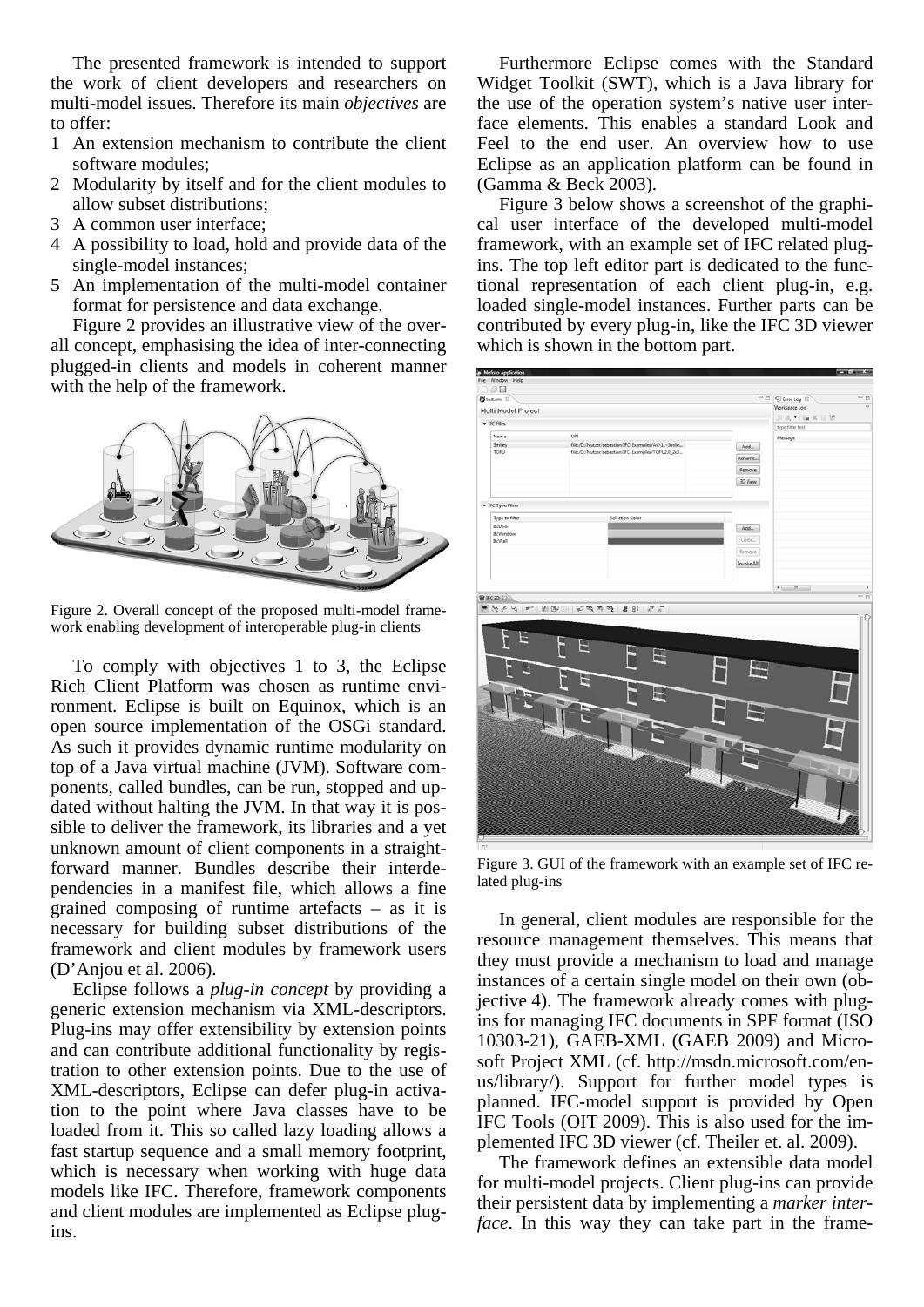work's global load-edit-save cycle. The data can consist of single model instances, references to them and any data which is necessary to restore the state of a plug-in. Given that functionality, the data model of the framework can be seen as a universal container. Hence, it is a *multi-model container*, too (objective 5).

The framework expects persistent data to be created by the use of the Eclipse Modeling Framework (EMF). EMF is a toolset to produce source code out of structured models (Steinberg et al. 2009). It provides different serialisation mechanisms from which XMI was chosen for the framework's container persistence. Thus clients don't have to implement persistence themselves – instead they can rely on a consistent framework service.

Figure 4 shows a XML fragment of an example multi-model project's serialisation. The element *mf\_ifc:IfcContainer* represents the persistent data of the plug-in which is responsible for holding IFC documents (e.g. as SPF or IfcXML files). The element contains a collection of such IFC documents that are relevant to the current project. They are stored by an URI-reference to their actual files. The element *mf\_type\_filter:TypeFilterContainer* holds the data of an IFC-filter plug-in. In this case this is a collection of several filters for one IFC-type each and their dedicated selection color for the IFC 3D viewer.

```
k?xml version="1.0" encoding="ASCII"?><br><xmi:XMI xmi:version="2.0" xmlns:xmi="http://www.omg.org/x<br><mf_ifc:IfcContainer><br><documents name="5miley" uri="file:/D:/Nutzer/sebastia<br><documents name="5miley" uri="file:/D:/Nutzer/s
       <documents name="TOFU" uri="file:/D:/Nutzer/sebastiar<br>
</mf_ifc:ifccontainer><br>
<mf_type_filter:TypeFilterContainer><br>
<typeFilters ifcTypeToFilter="IfcDoor"><br>
<selectionColor red="128" green="128" blue="255"/><br>
</typeFilter
                 </typeFilters>
```
Figure 4. XMI serialisation fragment of an example multimodel project

# 4 PRINCIPAL FRAMEWORK USE

A client plug-in must be registered to the framework by a specifically provided *extension point*. It has to point to a class which implements the interface *IMfPlugin*. This type is the entry point for the data structure of the client plug-in. At runtime there will be one instance for each opened multi-model project. The interface signature is shown in Figure 5.

4 0 MfPlugin 760 07.04.10 17:24 sebastianF

- createControls(Composite, FormToolkit, IDirtyStateEditor) : void
- · dispose(): void
- · qetData(): PluginDataRoot
- e getDataClass(): Class<? extends PluginDataRoot>
- · getName(): String
- · getPluginID(): String
- · init(IProject, PluginDataRoot) : void

#### Figure 5. Signature of the *IMfPlugin* interface

To explain the basic concept of the framework's use, the semantics of the four most important methods of the interface are shortly described below.

#### *getPluginID()*

This method will return a unique string (in the range of all client plug-ins), which is used to identify that client plug-in. Thereby, instances of further specific plug-ins can be found and accessed in the scope of the current multi-model project.

#### *getDataClass()*

If the plug-in offers persistent data, the method will return the concrete class which contains the entire data. This class must implement the marker interface *PluginDataRoot*. It is used by the framework to recognize the dedicated plug-in of a container's data element. The actual data can be accessed by calling *getData().*

#### *init(…)*

This method is called by the framework at the start of the plug-in's lifecycle. It is passed its context in form of the current multi-model project (*IProject*) and, if exists, the loaded persistent data of the last session. At the end of the lifecycle, e.g. at program exit, *dispose()* is called by the framework, where clients can release beforehand allocated resources.

#### *createControls(…)*

Due to the Eclipse lazy loading mechanism, a plugin's user interface must not necessarily be rendered at the start of its lifecycle. Therefore this method is called when user interface controls are shown up first time. Clients can set up their user interface here, which is shown in the editor part inside a so called section. The name of the section is obtained by the method *getName()* and should represent the plugin's name.

#### 5 CLIENT EXTENSIONS

An important intention of the developed multimodel framework is to encourage clients to reuse and extend existing plug-ins. Thus, clients can make use of additional software libraries to achieve more efficient results. This means that a plug-in can be an information consumer and provider at the same time. Clients should respect that and provide their main functionality to others.

Plug-in implementers are free in their use of provided data, e.g. the end user selection of model instances in a table. In that way, a change management plug-in for IFC could interpret a single selected IFC document as basis for comparison against all other loaded ones, while it does not consume other provided models. On the other hand, a plug-in which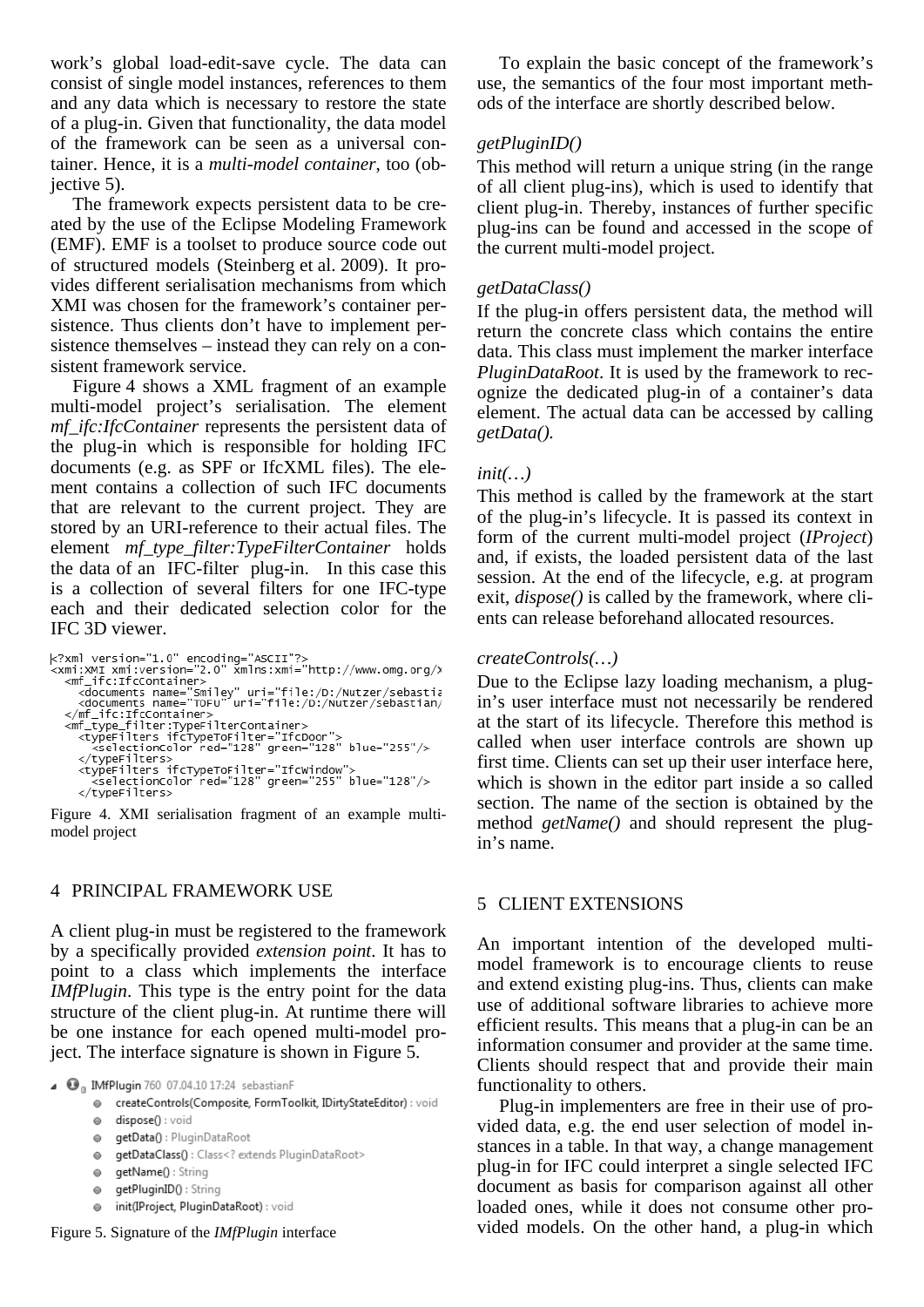links construction site data with time schedules automatically could just be able to make use of both loaded model instances. It would leave further instances unused, regardless of their selection state. However, client implementations should explain their behaviour and prerequisites to other clients and the end users in unambiguous way.

### *IFC-based plug-in for multi-model filtering*

Figure 6 on the right presents an example of the IFC-based plug-in for multi-model filtering developed in the Mefisto project by extending and adapting the original tool described in (Theiler et al. 2009). It enables definition of filters on class and instance level, combined application and visualisation of multiple filters on multiple IFC and non IFC model instances, comparison of filters by means of multi-colour visualisation and so on. Moreover, via its integration in the proposed framework it can be used for a variety of purposes by other construction management services, such as scheduling, cost calculation and controlling.

### *Further multi-model plug-ins*

Due to the genuine openness of the platform, various other single or multi-model plug-ins can be envisaged. In fact, using the described approach a number of such plug-ins is currently being developed or designed in the Mefisto project. Table 1 provides an overview of some of these client plug-ins and their related multi-model space.

Depending on the specific data and process context the actual information containers comprising filtered model instances of one, some or all of the shown models are assembled and passed to the requesting client plug-in and/or produced as output in uniform manner. Hence, while the underlying domain models can be quite different in structure, using the container approach and the basic framework functionality consistent multi-model interoperability can be achieved, provided that the required matching and mapping problems are adequately handled.



Figure 6. Screenshot of the IFC-based plug-in showing the result of a filter applied to the IFC model (walls, spaces) and a non IFC scheduling model (planned date of wall assembly).

Table 1. Client Plug-ins in the Mefisto project and the usage of their related single-models as input (In), output (Out) or both (I/O). Model processing shown in parenthesis is optional.

GRANID, RIB iTWO and Plant Simulation are commercially available tools that are being integrated in the Mefisto platform. GRANID is a management and controlling system developed by the project partner GIB Greiner GmbH, RIB iTWO is a new specification, cost calculation and scheduling system developed by the project partner RIB AG, and Plant Simulation is a widely known simulation tool of the Siemens AG.

| Models<br><b>Client Plug-Ins</b>                   | Process   | <b>NIR</b> | Construction<br>Site | Organisation | Specifications | Costs    | Schedules | Uncertainties<br>Risks $\&$ |
|----------------------------------------------------|-----------|------------|----------------------|--------------|----------------|----------|-----------|-----------------------------|
| Dynamic management of construction processes       | $\rm I/O$ | (In)       | (In)                 | (In)         |                |          | Out       |                             |
| Construction site configurator                     |           | In         | Out                  | (In)         |                | (In)     |           |                             |
| Controlling and risk management                    | In        | In         |                      | In           | $\rm LO$       | $\rm LO$ | $\rm LO$  | Out                         |
| Configuration and adaptation of simulation models  | In        | In         | In                   | In           |                | (In)     | (In)      |                             |
| Strategy and scenario manager for simulation tasks | In        | In         | $\rm LO$             | In           | $\rm LO$       | (In)     | (In)      | (In)                        |
| Collision checker for supply and assembly tasks    | In        | In         | I <sub>n</sub>       | (In)         |                |          | (In)      |                             |
| GRANID Plug-In                                     | In        | In         |                      |              | $VO$           | $\rm LO$ | $\rm LO$  | Out                         |
| RIB iTWO Plug-In                                   | $\rm LO$  | In         |                      | (In)         | $\rm LO$       | $\rm LO$ | $\rm LO$  |                             |
| <b>Plant Simulation Plug-In</b>                    | In        | In         | In                   | (In)         |                | (In)     | (In)      | (In)                        |